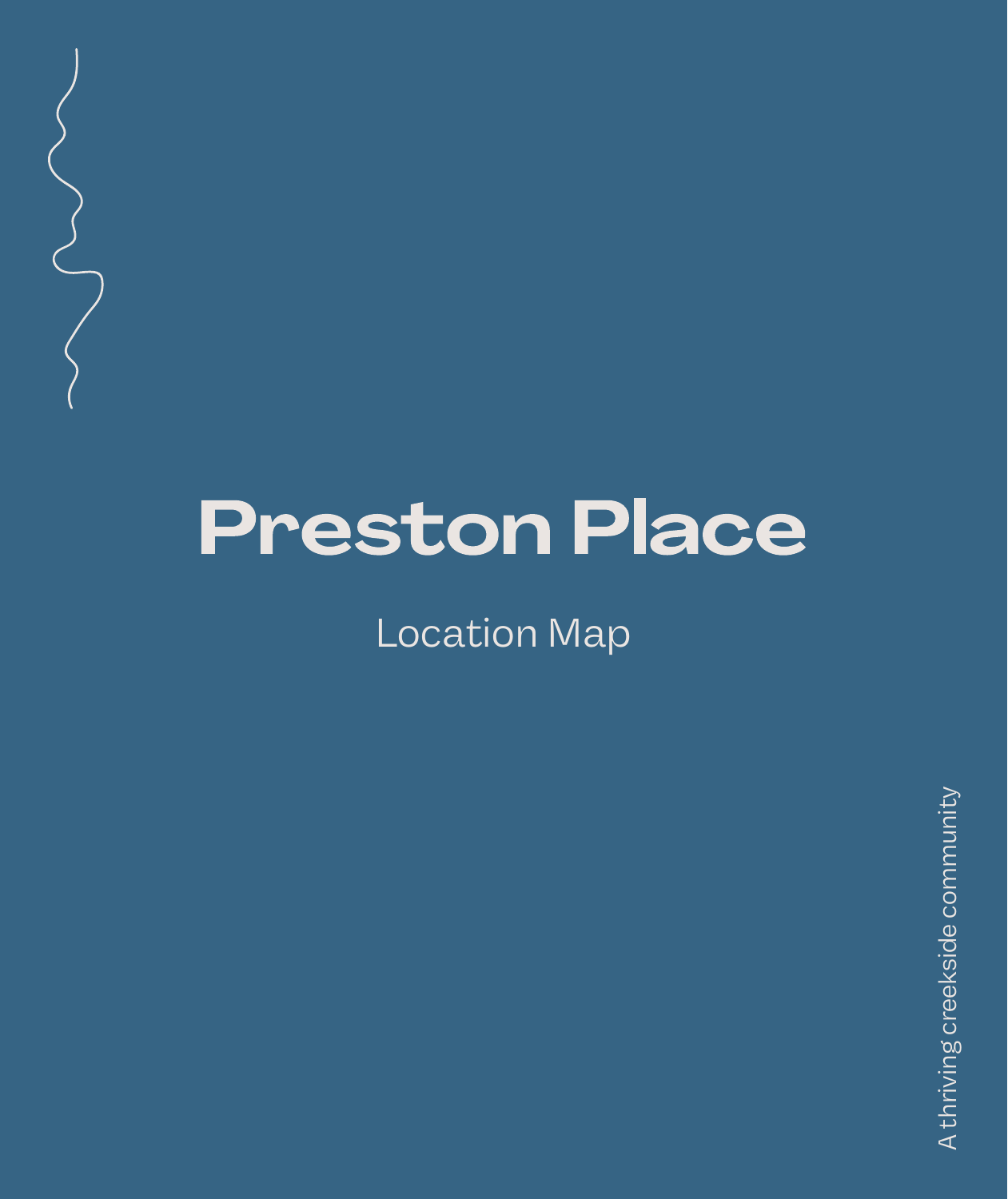# **Preston Place**

#### **Amenity**

- 1. Northland Shopping **Centre**
- 2. Preston Market
- 3. Bunnings Warehouse
- 4. Summerhill Shopping **Centre**
- **Centre**
- 6. Studio Eve Women's Wellbeing
- 7. CorePlus Pilates/Yoga
- 8. Primal Moves
- 9. Anytime Fitness
- **Cafés and Restaurants**
- 10. Boundary Espresso
- 11. Moon Rabbit
- 12. S M Cafe
- 13. Little Henri Cafe
- 14. Arepa Days
- 15. Contraband Coffee **Traders**
- 16. Ragtime Tavern
- 17. Surly's Bar and Garden
- 18. Tallboy and Moose
- 19. Stray Neighbour
- 20. This Borderland
- 21. Hard Rubbish Bar
- 22. Jamsheed Wines
- 23. The Raccoon Club
- 24. Eat Connoli
- 25. Moondog World
- 26. Benzina Cantina
- 27. Den Deke Japanese Bar

## 5. Preston South Shopping 32. Parade College Preston **Schools & University** 28. Preston North East Primary 29. Reservoir High School 30. Northern College of the Arts and Technology 31. La Trobe University 33. Yarra Me School 34. St John's College Preston 35. East Preston Islamic College



### **Parks**

36. W Ruthven Vc Reserve 37. T W Blake Park 38. Olympic Park 39. Olympic Park — Dog Off Leash Area 40. CH Sullivan Memorial Park